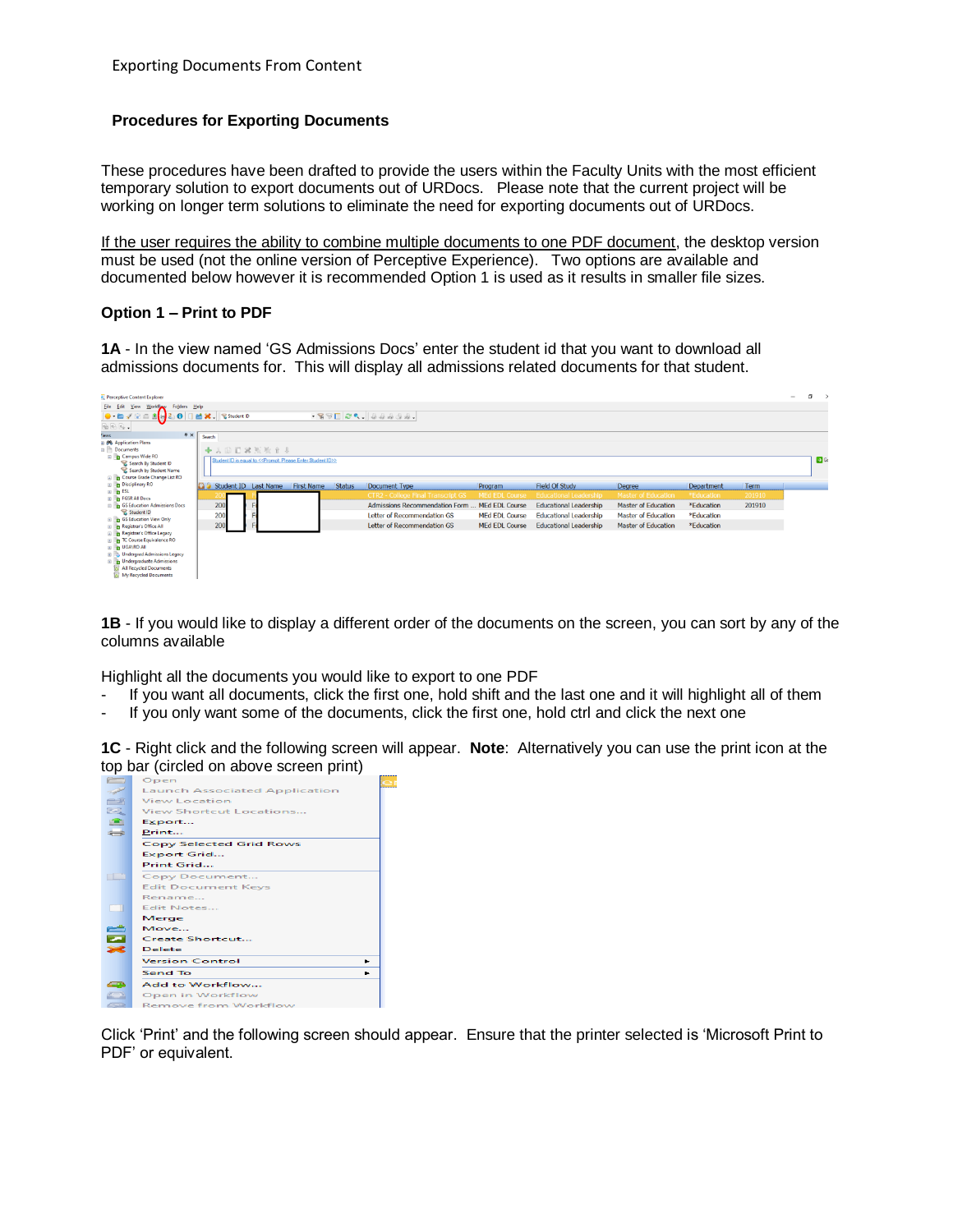#### Exporting Documents From Content

| Print              |                            |                           | 7<br>$\!$  |
|--------------------|----------------------------|---------------------------|------------|
| General            |                            |                           |            |
| Profile:           | No profiles are available. |                           |            |
| Printer            |                            |                           |            |
| Name:              | Microsoft Print to PDE     | $\widetilde{\phantom{a}}$ | Properties |
| Status:            | Ready                      |                           |            |
| Type:              | Microsoft Print To PDF     |                           |            |
| Where:             | PORTPROMPT:                |                           |            |
| Comment:           |                            |                           |            |
| <b>Print Range</b> |                            | <b>Copies</b>             |            |
| ik ⊜               |                            | Number of copies:         | ÷<br>п     |
| Pages              | Example: 1, 3-5, 9         | 11223                     | Collate    |
| Selection          |                            |                           |            |
| <b>Annotations</b> |                            |                           |            |
| Current view       |                            |                           |            |
| O With annotations |                            |                           |            |
|                    | Without annotations        |                           |            |
| Options            |                            | Print                     | Cancel     |

If you do NOT need to change the order of how the documents are saved to the PDF (the documents will save in the order that they are sorted in URDocs), click Print and the following screen will appear



Choose a location and filename for your PDF document and click Save. Resulting is one PDF file in the location you specified.

If you do need to change the order of how the documents are saved to the PDF (the documents will save in the order that they are sorted in URDocs), click options on the screen below

| Print              |                                 | 2<br>$\mathbb{\times}$       |
|--------------------|---------------------------------|------------------------------|
| General            |                                 |                              |
| Profile:           | No profiles are available.      |                              |
| Printer            |                                 |                              |
| Name:              | Microsoft Print to PDF          | Properties                   |
| Status:<br>Type:   | Ready<br>Microsoft Print To PDF |                              |
| Where:<br>Comment: | PORTPROMPT:                     |                              |
| <b>Print Range</b> |                                 | <b>Copies</b>                |
| ik ⊜               |                                 | ⊫≑<br>1<br>Number of copies: |
| Pages              | Example: 1, 3-5, 9              | $112233$ $-$ Collate         |
| Selection          |                                 |                              |
| <b>Annotations</b> |                                 |                              |
| Current view       |                                 |                              |
|                    | With annotations                |                              |
|                    | Without annotations             |                              |
| Options            |                                 | Cancel<br>Print              |

The following screen will appear, then on click the 'order' tab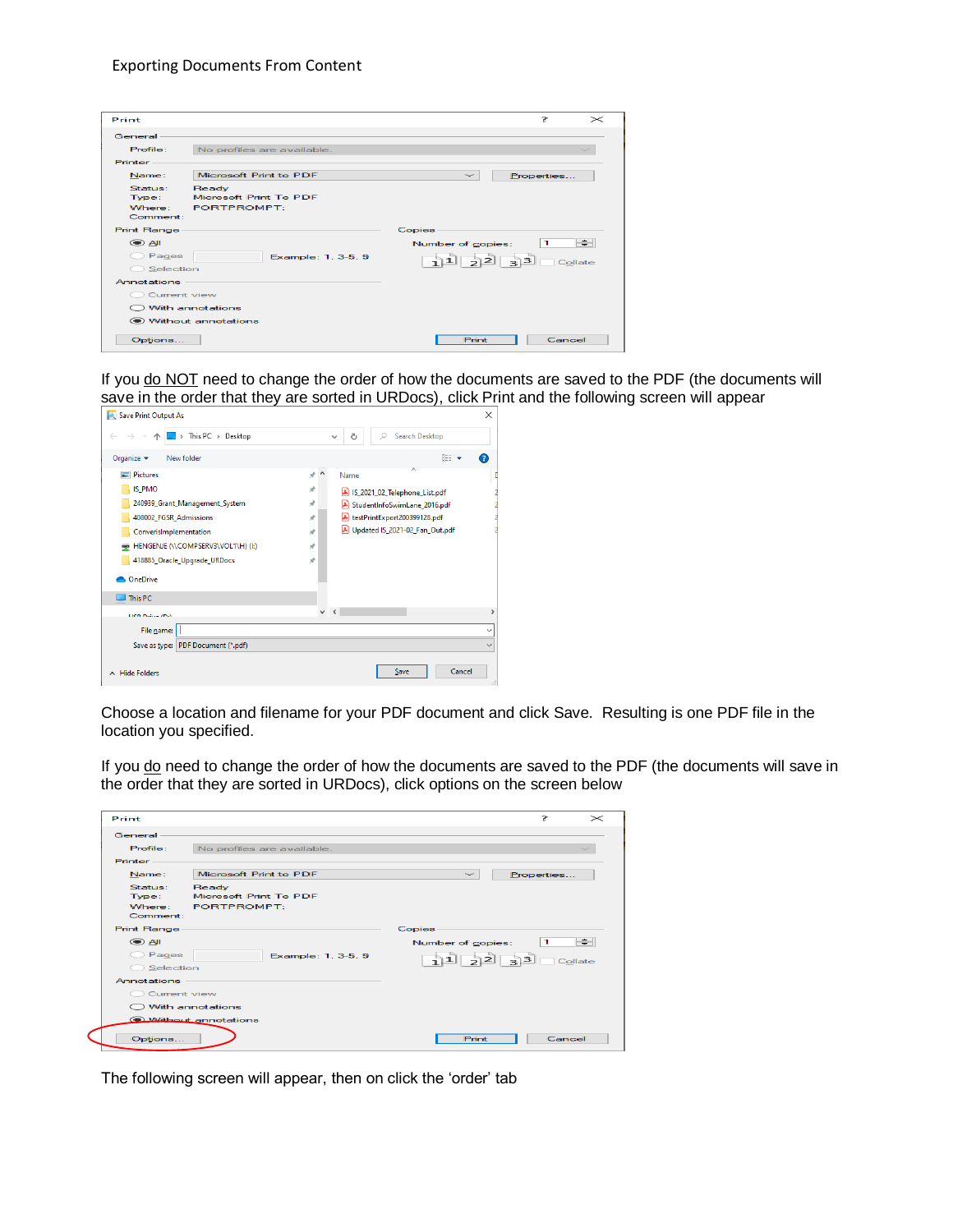| <b>Print Output Options</b> |                   |
|-----------------------------|-------------------|
| Content<br>Order            |                   |
| $Inde-$                     |                   |
| Keys and notes              |                   |
| Sticky note contents        |                   |
| Header Includes-            | Footer Includes - |
| Date and time               | Date and time     |
| Keys                        | Keys              |
| Page number                 | Page number       |
|                             |                   |
|                             |                   |
|                             | ОК<br>Cancel      |
|                             |                   |

| <b>Print Output Options</b> |                     | ×            |
|-----------------------------|---------------------|--------------|
| Order<br>Content            |                     |              |
| Select the document order:  |                     |              |
| FGSR\200<br>Shared Co       | 201910<br>Fraser\Pa | Move Up      |
| FGSR\200                    | \\321Z3             | Move Down    |
| FGSR\200                    | \\321Z3             | From List    |
|                             |                     |              |
|                             |                     |              |
| $\hat{~}$                   | ⋗                   |              |
|                             | ок                  | Cancel<br>H. |

From the screen above, you are able to move document up or down as desired to select the document order. In order to view all the details of the documents, you may have to make the box bigger by expanding it.

Then follow the same procedures as above to produce the pdf.

# **Option 2 – Export to PDF**

Follow the same steps 1A & 1B, above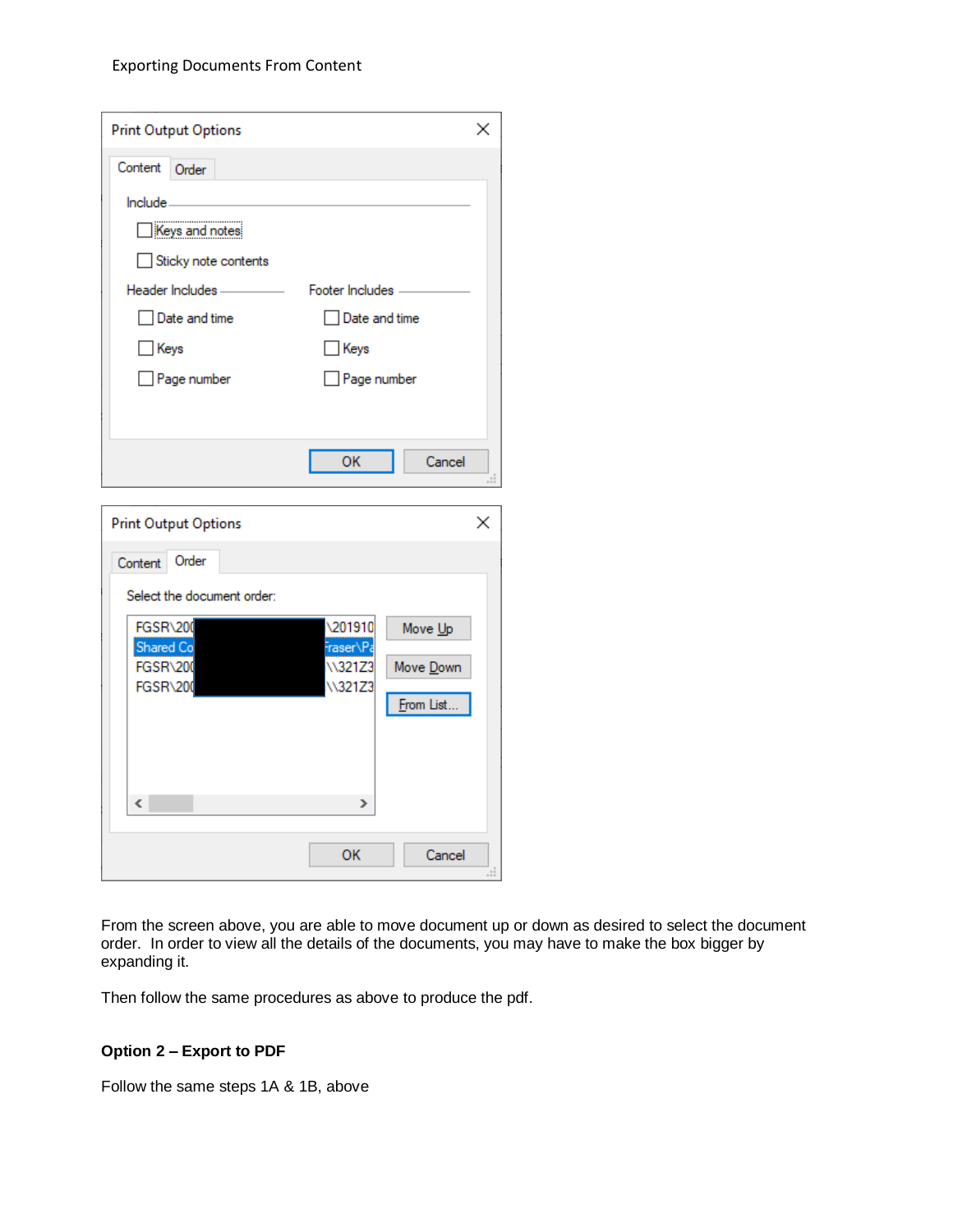

2D - Click 'Export' and the following screen should appear

| Export              |                            | ×            |
|---------------------|----------------------------|--------------|
| General<br>Profile: | No profiles are available. |              |
| Format:             | <b>Individual files</b>    |              |
| Directory:          |                            | Browse       |
| Pages-              |                            |              |
|                     |                            | Select All   |
|                     |                            | Deselect All |
|                     |                            |              |
|                     |                            |              |
|                     |                            |              |
| Annotations         |                            |              |
| Include:            | No annotations             |              |
|                     |                            |              |
| Options             | QK                         | Cancel<br>u  |

If you do NOT need to change the order of how the documents are saved to the PDF (the documents will save in the order that they are sorted in URDocs), click Format and select 'Single PDF'

| Export      |                                                                 | $\mathbb{\times}$ |
|-------------|-----------------------------------------------------------------|-------------------|
| General     |                                                                 |                   |
| Profile:    | No profiles are available.                                      | -                 |
| Format:     | Individual files                                                |                   |
| Directory:  | Individual files<br>Multi-page TIFF for each item<br>Single PDF |                   |
| Pages       |                                                                 |                   |
|             |                                                                 | Select All        |
|             |                                                                 | Deselect All      |
|             |                                                                 |                   |
|             |                                                                 |                   |
| Annotationa |                                                                 |                   |
| Include:    | No annotations                                                  |                   |
|             |                                                                 |                   |
| Options     | OK                                                              | Cancel<br>$-11$   |

Then select a location using the 'browse', click OK Resulting is one PDF file in the location you specified. This may take a few minutes to process depending on how many pages you are exporting.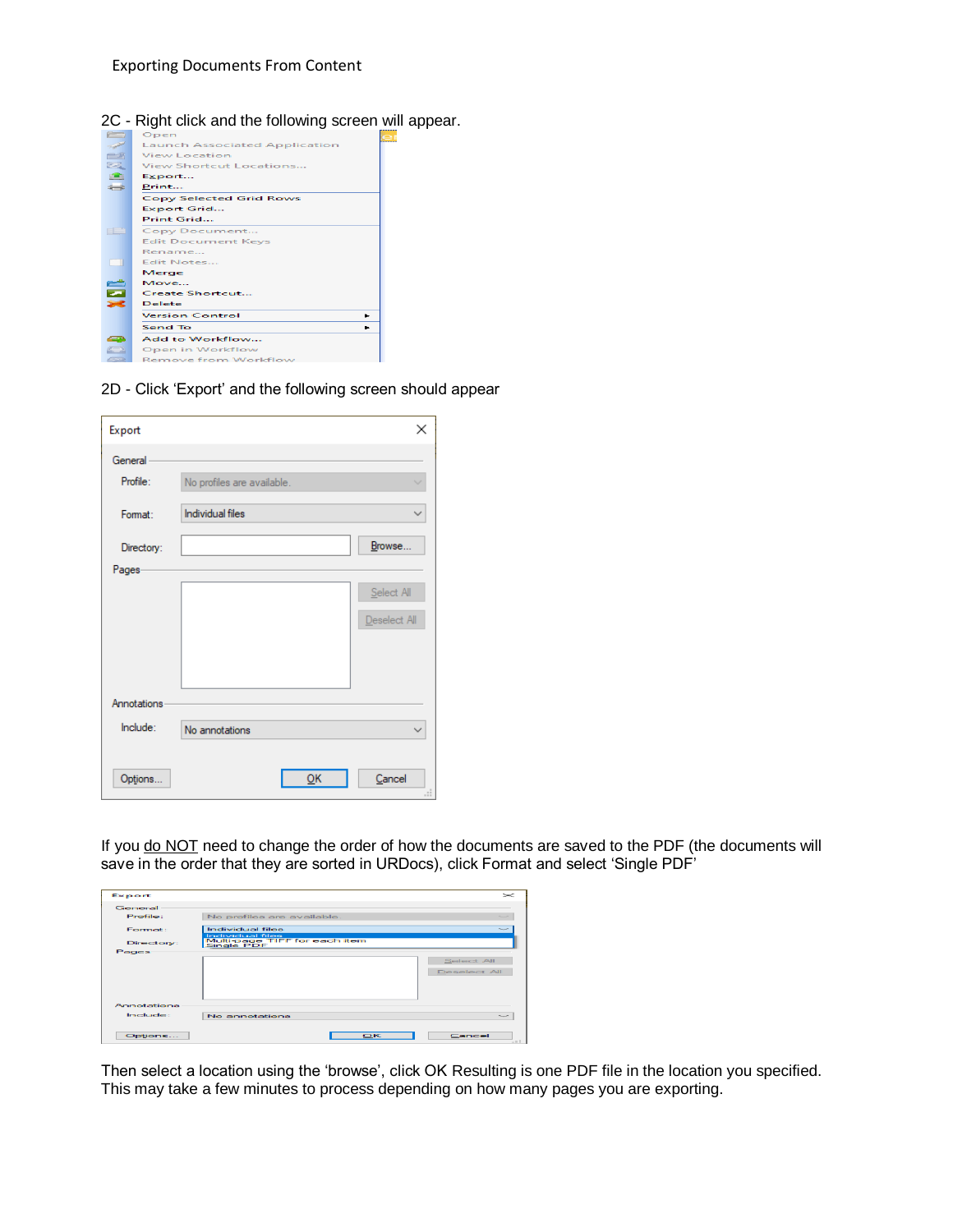If the user does not require the ability to combine multiple documents to one PDF document, the online version of (Perceptive Experience) should be used as opposed to the desktop version. The reason behind this is because documents exported out of Experience will produce the smallest size outputs.

Login to the online version of URDocs (Perceptive Experience) using <https://contentweb.cc.uregina.ca/experience/#login>



Click Documents Icon

In the view named 'GS Admissions Docs' enter the student id that you want to download all admissions documents for. This will display all admissions related documents for that student.



To select all documents, click the empty square on top left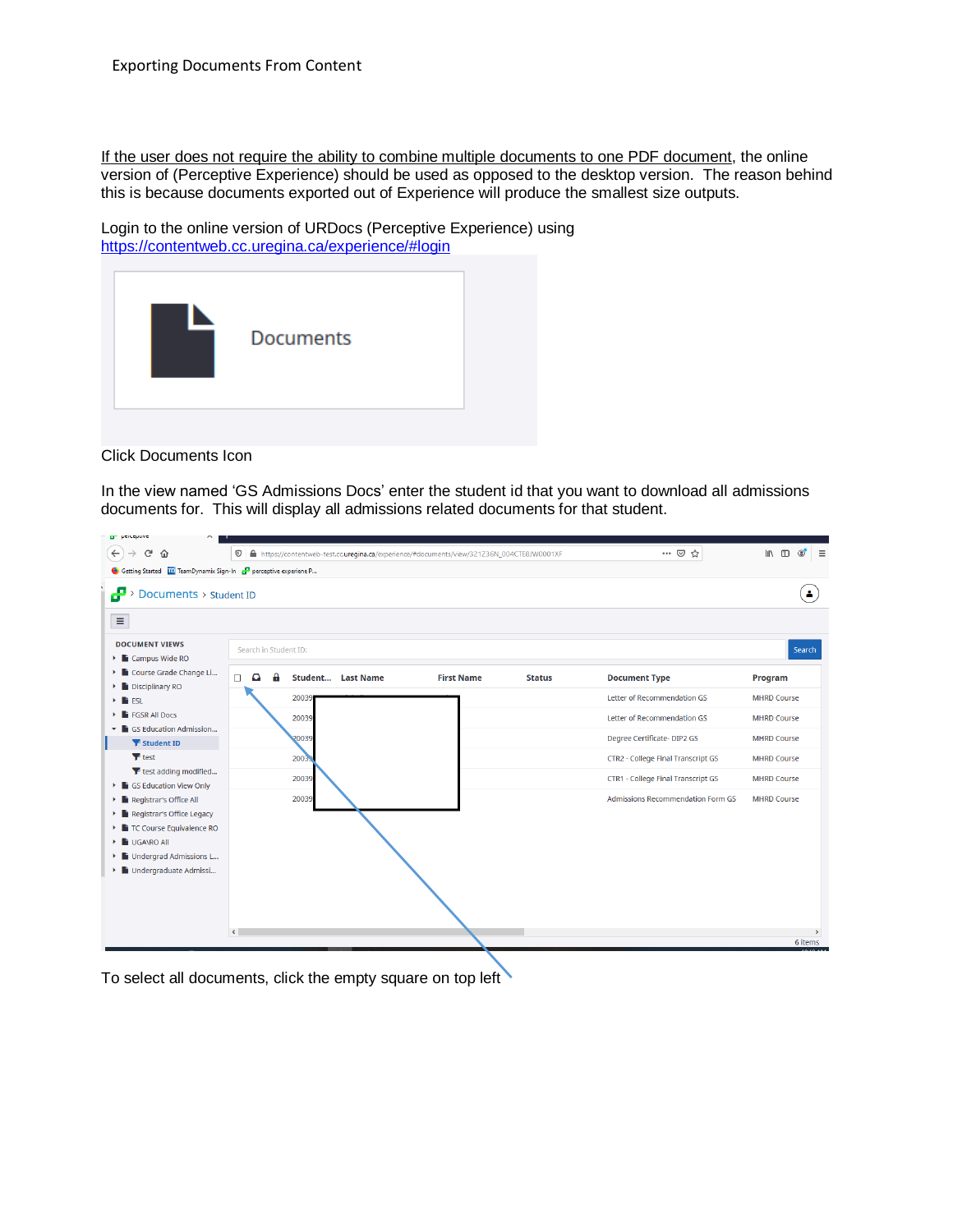| × 6 Selected<br>[→<br>┹<br><b>DOCUMENT VIEWS</b>                         | 髙                  | $\bullet$<br>Search in Student ID: | $\mathbf{a}$ $\mathbf{v}$ | $\blacksquare$ $\lightharpoonup$ | 一码               |                   |               |                                          |
|--------------------------------------------------------------------------|--------------------|------------------------------------|---------------------------|----------------------------------|------------------|-------------------|---------------|------------------------------------------|
| $\triangleright$ $\blacksquare$ Campus Wide RO<br>Course Grade Change Li |                    |                                    |                           |                                  |                  |                   |               |                                          |
| Disciplinary RO                                                          | V                  | $\Omega$                           | A                         | Student                          | <b>Last Name</b> | <b>First Name</b> | <b>Status</b> | <b>Document Type</b>                     |
| $\mathbf{F}$ <b>Fi</b> ESL                                               | ₽                  |                                    |                           | 200                              |                  |                   |               | Letter of Recommendation GS              |
| $\triangleright$ <b>FIGSR All Docs</b>                                   | $\triangledown$    |                                    |                           | 200                              |                  |                   |               | Letter of Recommendation GS              |
| GS Education Admission                                                   |                    |                                    |                           |                                  |                  |                   |               |                                          |
| $\blacktriangleright$ Student ID                                         | $\boxdot$          |                                    |                           | 200                              |                  |                   |               | Degree Certificate-DIP2 GS               |
| $P$ test                                                                 | ☑                  |                                    |                           | 200                              |                  |                   |               | CTR2 - College Final Transcript GS       |
| T test adding modified                                                   | $\bigtriangledown$ |                                    |                           | 200                              |                  |                   |               | CTR1 - College Final Transcript GS       |
| $\blacktriangleright$ <b>GS Education View Only</b>                      |                    |                                    |                           |                                  |                  |                   |               |                                          |
| Registrar's Office All                                                   | $\boxdot$          |                                    |                           | 200                              |                  |                   |               | <b>Admissions Recommendation Form GS</b> |
| Registrar's Office Legacy                                                |                    |                                    |                           |                                  |                  |                   |               |                                          |
| $\blacktriangleright$ <b>E</b> TC Course Equivalence RO                  |                    |                                    |                           |                                  |                  |                   |               |                                          |
| <b>L</b> UGANRO All                                                      |                    |                                    |                           |                                  |                  |                   |               |                                          |

Click the Export to PDF option and the following screen appears

| Opening export.zip                                     | $\times$     |
|--------------------------------------------------------|--------------|
| You have chosen to open:                               |              |
| U.<br>export.zip                                       |              |
| which is: Compressed (zipped) Folder (1.1 MB)          |              |
| from: blob:                                            |              |
|                                                        |              |
| What should Firefox do with this file?                 |              |
| ◉ Open with<br>Windows Explorer (default)              | $\checkmark$ |
| ○ Save File                                            |              |
| Do this automatically for files like this from now on. |              |
|                                                        |              |
| OK                                                     | Cancel       |
|                                                        |              |

# Click 'Save File' then OK

The Export.zip will save on our desktop under your downloads, double click the zip folder and the listing of the separate pdf files will display. See below as an example.

| This PC $\rightarrow$ Downloads $\rightarrow$ | export.zip | ්<br>$\checkmark$                | Search export.zip<br>$\circ$  |                 |          |        |       |                |
|-----------------------------------------------|------------|----------------------------------|-------------------------------|-----------------|----------|--------|-------|----------------|
|                                               |            | $\overline{\phantom{a}}$<br>Name | Type                          | Compressed size | Password | Size   | Ratio | Date modified  |
| 55                                            | À          | A 321Z358 00444E81Y0000B3.pdf    | Adobe Acrobat Document        | 174 KB No       |          | 206 KB | 16%   | 2021-09-02 10  |
|                                               |            | 321Z359 0044B1WEV0003Q0.pdf      | Adobe Acrobat Document        | 42 KB No        |          | 49 KB  | 16%   | 2021-09-02 10  |
| ls.                                           | À          | 321Z359 0044B2WEV00039T.pdf      | Adobe Acrobat Document        | 34 KB No        |          | 53 KB  | 36%   | 2021-09-02 10  |
| ts                                            | À          | 2 321Z359 00449NWET0007JJ.pdf    | <b>Adobe Acrobat Document</b> | 750 KB No       |          | 861 KB | 13%   | 2021-09-02 10  |
|                                               | À          | A 321Z359 00449WWET00039H.pdf    | Adobe Acrobat Document        | 68 KB No        |          | 82 KB  | 19%   | 2021-09-02 10  |
|                                               | À.         | 321Z359 00449XWET0006YZ.pdf      | <b>Adobe Acrobat Document</b> | 72 KB No        |          | 87 KB  | 18%   | 2021-09-02 10. |
| ant_Management_System                         | À          |                                  |                               |                 |          |        |       |                |
| <b>SR Admissions</b>                          | À          |                                  |                               |                 |          |        |       |                |
| nplementation                                 | À          |                                  |                               |                 |          |        |       |                |
| E (\\COMPSERV3\VOL1\H) (I:) *                 |            |                                  |                               |                 |          |        |       |                |

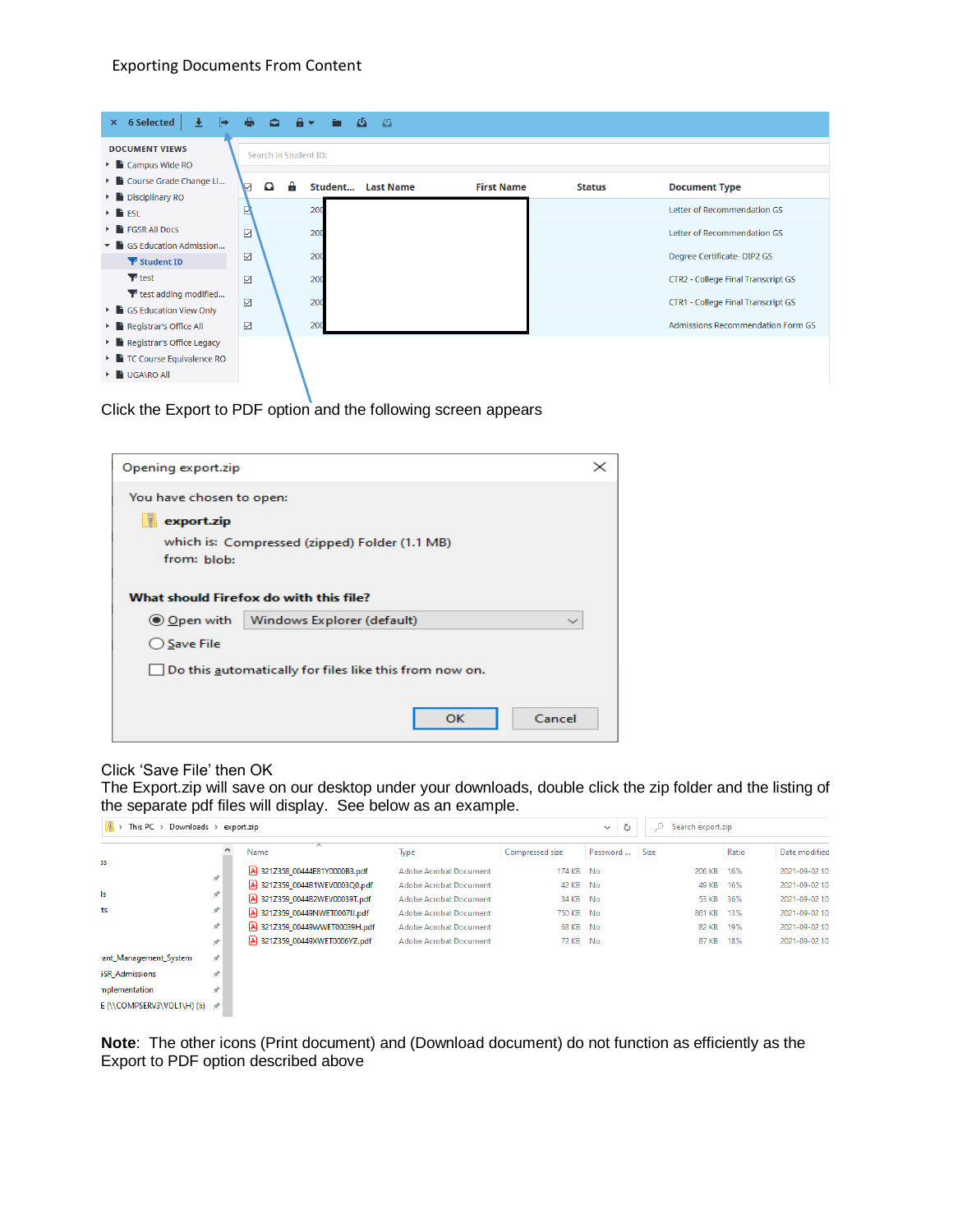# **Send To Email Option**

Another option for sharing files to other system users, is to send them through email. The recipient must have a login and the appropriate permissions to URDocs to view the documents.

#### **Using the online version, Perceptive Experience**

Login to the online version of URDocs (Perceptive Experience) using <https://contentweb.cc.uregina.ca/experience/#login>



Click Documents Icon

In the view named 'GS Admissions Docs' enter the student id that you want to download all admissions documents for. This will display all admissions related documents for that student.



To select all documents, click the empty square on top left

Click the 'Send Email' icon on the blue bar and the following screen appears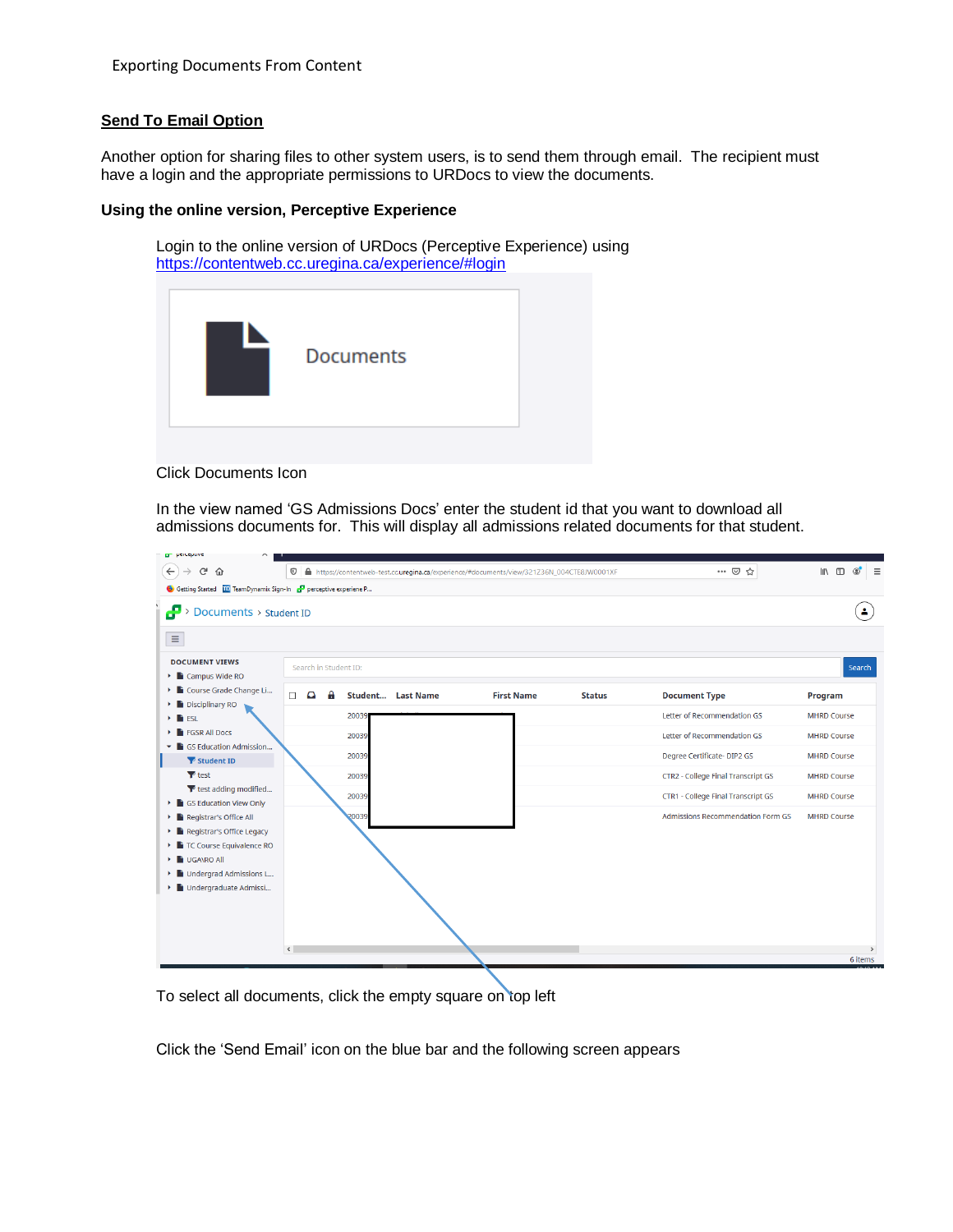

Pick 'GroupWise MAILTO Protocol Handler' and then click 'Open link'

The following screen appears in GroupWise

| File Edit View Actions Tools Accounts Window Help<br>$+$ From<br>To: * to recipient@domain.com;<br>$\mathbb{R} \times$<br>Cc. cc.recipient@domain.com;<br>wRx<br>BC bcc recipient@domain.com;<br>Subject: Perceptive Content Document<br>https://contentweb-test.cc.uregina.ca/experience/#documents/view/321236N_004CTE8/W0001XF/document/3212359_00449XWET0006Y2<br>https://contentweb-test.cc.uregina.ca/experience/#documents/view/321Z36N_004CTE8/W0001XF/document/321Z359_0044B1WEV0003Q0<br>https://contentweb-test.cc.uregina.ca/experience/#documents/view/321236N_004CTE8/W0001XF/document/3212359_004482WEV00039T<br>https://contentweb-test.cc.uregina.ca/experience/#documents/view/321Z36N_004CTE8/W0001XF/document/321Z358_00444E81Y000083<br>https://contentweb-test.cc.uregina.ca/experience/#documents/view/321Z36N_004CTEB/W0001XF/document/321Z359_00449NWET0007JJ<br>https://contentweb-test.cc.uregina.ca/experience/#documents/view/321236N_004CTEB/W0001XF/document/3212359_00449WWET00039H<br>$\sim$ 10 $\times$ 3 $\times$ 3 $\times$ 5 $\times$ 7 $\times$ 7 $\times$ 1 $\times$ 1 $\times$ 1 $\times$ 1 $\times$ 1 $\times$ 1 $\times$ 1 $\times$ 1 $\times$ 1 $\times$ 1 $\times$ 1 $\times$ 1 $\times$ 1 $\times$ 1 $\times$ 1 $\times$ 1 $\times$ 1 $\times$ 1 $\times$ 1 $\times$ 1 $\times$ 1 $\times$ 1 $\times$ 1 $\times$ 1 $\times$ 1 $\times$<br>Segoe UI | Ell Mail To: to_recipient@domain.com                                      |                          | n | $\times$ |
|-------------------------------------------------------------------------------------------------------------------------------------------------------------------------------------------------------------------------------------------------------------------------------------------------------------------------------------------------------------------------------------------------------------------------------------------------------------------------------------------------------------------------------------------------------------------------------------------------------------------------------------------------------------------------------------------------------------------------------------------------------------------------------------------------------------------------------------------------------------------------------------------------------------------------------------------------------------------------------------------------------------------------------------------------------------------------------------------------------------------------------------------------------------------------------------------------------------------------------------------------------------------------------------------------------------------------------------------------------------------------------------------------|---------------------------------------------------------------------------|--------------------------|---|----------|
|                                                                                                                                                                                                                                                                                                                                                                                                                                                                                                                                                                                                                                                                                                                                                                                                                                                                                                                                                                                                                                                                                                                                                                                                                                                                                                                                                                                                 | Mail Send Options                                                         |                          |   |          |
|                                                                                                                                                                                                                                                                                                                                                                                                                                                                                                                                                                                                                                                                                                                                                                                                                                                                                                                                                                                                                                                                                                                                                                                                                                                                                                                                                                                                 |                                                                           |                          |   |          |
|                                                                                                                                                                                                                                                                                                                                                                                                                                                                                                                                                                                                                                                                                                                                                                                                                                                                                                                                                                                                                                                                                                                                                                                                                                                                                                                                                                                                 |                                                                           |                          |   |          |
|                                                                                                                                                                                                                                                                                                                                                                                                                                                                                                                                                                                                                                                                                                                                                                                                                                                                                                                                                                                                                                                                                                                                                                                                                                                                                                                                                                                                 |                                                                           |                          |   |          |
|                                                                                                                                                                                                                                                                                                                                                                                                                                                                                                                                                                                                                                                                                                                                                                                                                                                                                                                                                                                                                                                                                                                                                                                                                                                                                                                                                                                                 |                                                                           |                          |   |          |
|                                                                                                                                                                                                                                                                                                                                                                                                                                                                                                                                                                                                                                                                                                                                                                                                                                                                                                                                                                                                                                                                                                                                                                                                                                                                                                                                                                                                 | Below are links to the documents:<br>Regards.<br>Click to add a signature |                          |   |          |
|                                                                                                                                                                                                                                                                                                                                                                                                                                                                                                                                                                                                                                                                                                                                                                                                                                                                                                                                                                                                                                                                                                                                                                                                                                                                                                                                                                                                 |                                                                           |                          |   |          |
|                                                                                                                                                                                                                                                                                                                                                                                                                                                                                                                                                                                                                                                                                                                                                                                                                                                                                                                                                                                                                                                                                                                                                                                                                                                                                                                                                                                                 |                                                                           | <b>d'</b> Add Attachment |   |          |

Overwrite the To, CC, BC, and Subject with the appropriate information

Sending the email will send the links to each of the selected documents to the recipient

When the recipient clicks those links, it will bring the user to Perceptive Experience (online version of URDocs) for the user to login and after login, the document will display.